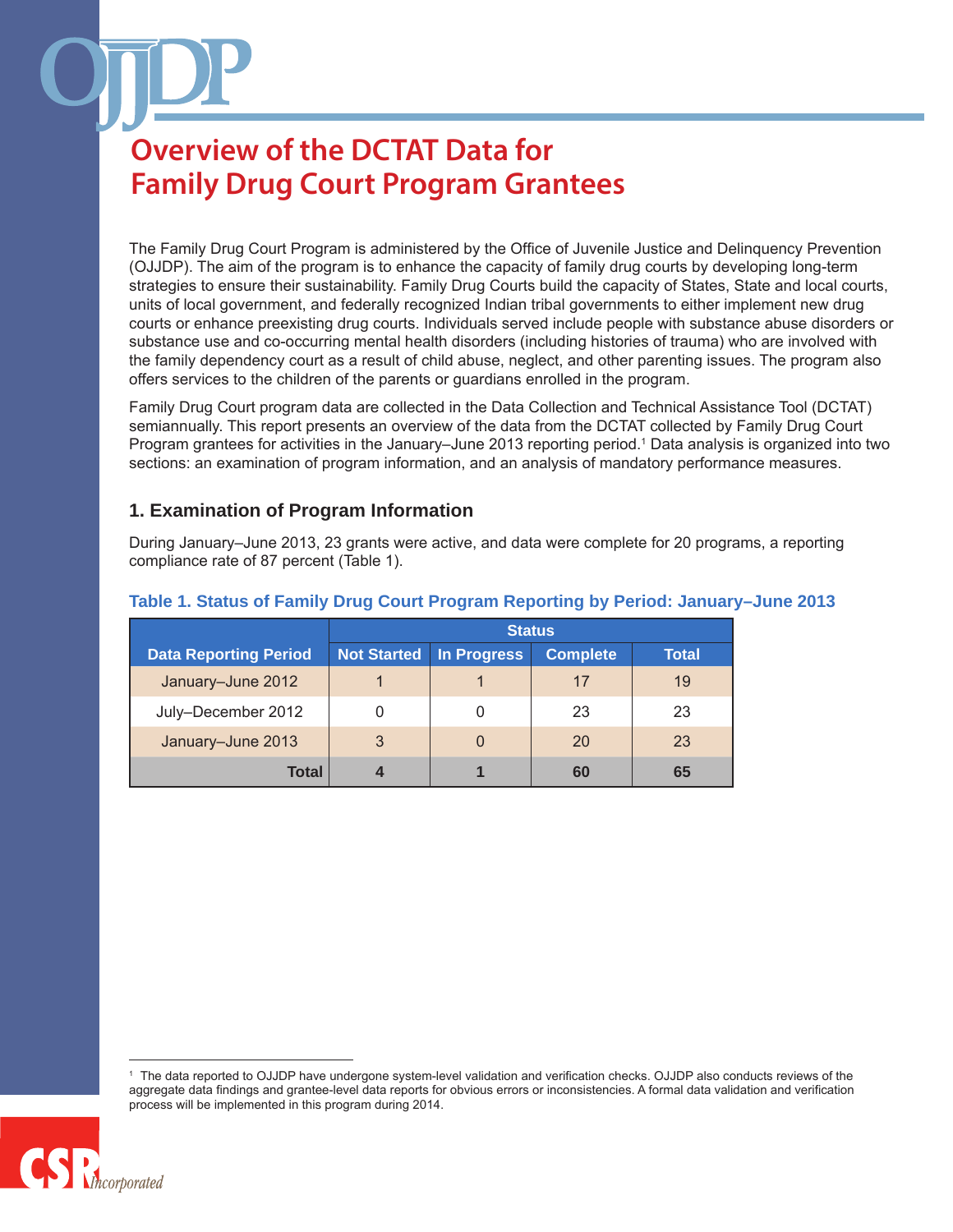In examining grant amounts by State, based on current and active Family Drug Court Program grants, Michigan received the most funds, followed by Washington State. A more comprehensive comparison of State award amounts is shown in Table 2.

| <b>Grantee State</b> | N                       | <b>Grant Amount</b><br>(Dollars) |
|----------------------|-------------------------|----------------------------------|
| <b>AL</b>            | $\mathbf{1}$            | $\frac{1}{2}$<br>550,000         |
| <b>AZ</b>            | $\mathbf 1$             | 614,806                          |
| CA                   | $\overline{1}$          | 349,962                          |
| CO                   | $\mathbf{1}$            | 522,028                          |
| <b>GA</b>            | $\overline{\mathbf{1}}$ | 349,969                          |
| IL.                  | 1                       | 649,727                          |
| <b>MD</b>            | $\overline{1}$          | 492,284                          |
| MI                   | 2                       | 1,163,513                        |
| <b>MN</b>            | $\overline{1}$          | 333,244                          |
| <b>MO</b>            | 1                       | 324,965                          |
| <b>MT</b>            | $\overline{2}$          | 873,267                          |
| <b>NC</b>            | 1                       | 497,840                          |
| <b>NJ</b>            | $\overline{1}$          | 499,817                          |
| <b>NV</b>            | 1                       | 642,201                          |
| OH                   | $\overline{1}$          | 291,683                          |
| OK                   | 1                       | 650,000                          |
| <b>TX</b>            | $\overline{2}$          | 900,000                          |
| <b>WA</b>            | $\overline{2}$          | 995,245                          |
| WI                   | $\overline{1}$          | 650,000                          |

### **Table 2. Total Grant Amount by State (Dollars): January–June 2013**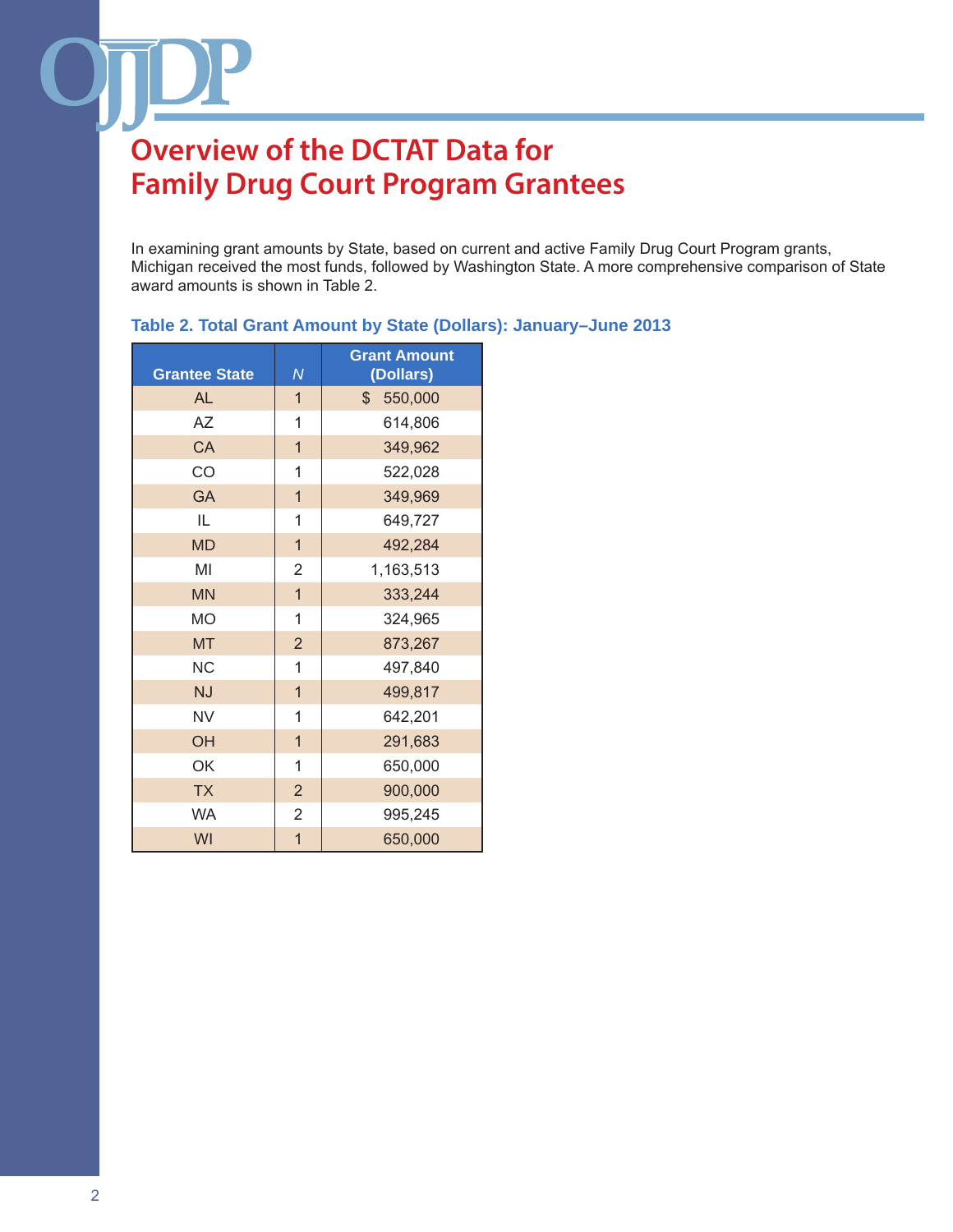Analysis of implementing agencies for this period revealed that 39 percent of the programs were implemented by a unit of local government (*n* = 9). Other government agencies followed at 22 percent (*n* = 5) (Figure 1).



### **Figure 1. Grants by Implementing Organization Type (Percent): January–June 2013 (***N* **= 23)**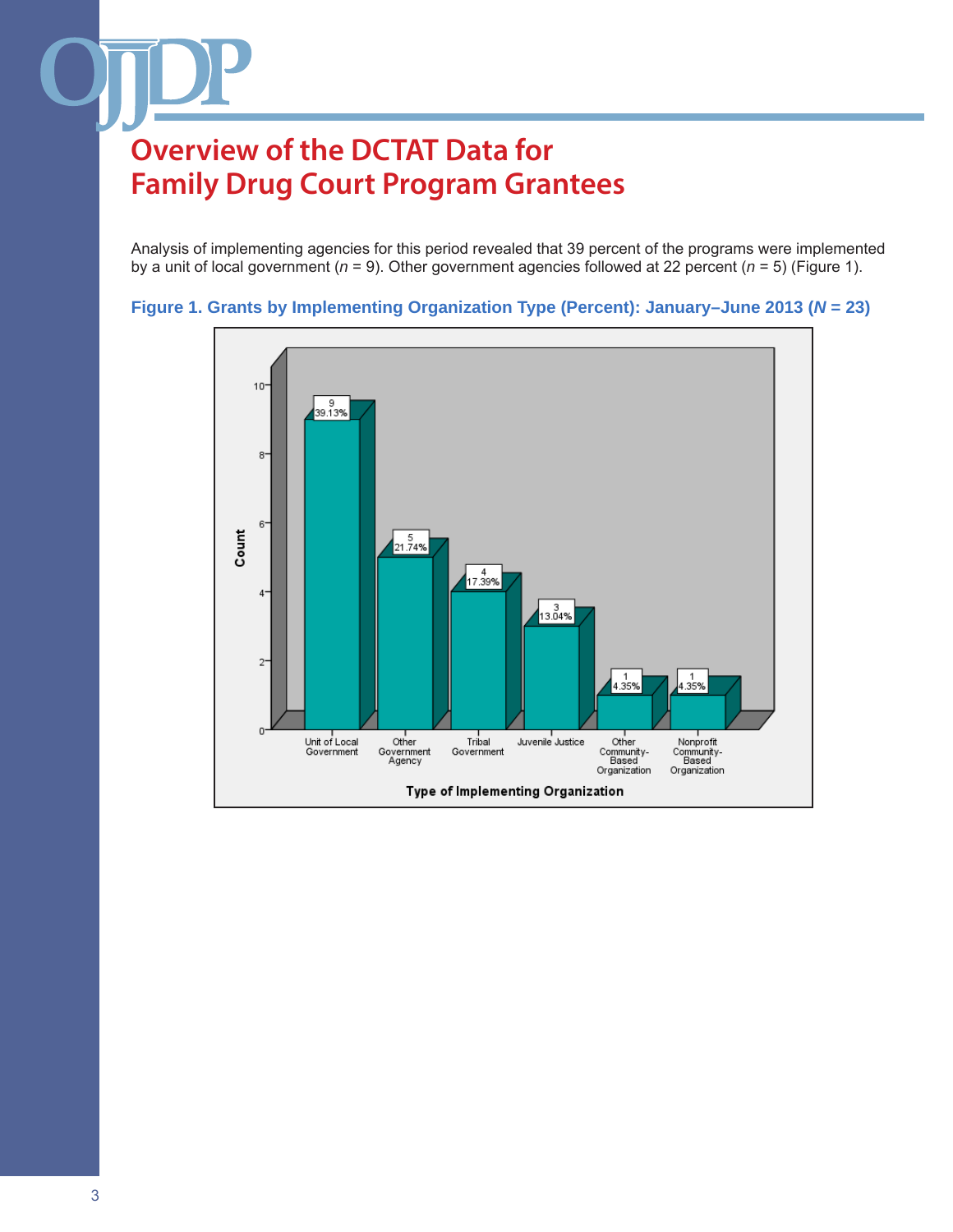Table 3 provides an aggregate of demographic data during the January–June 2013 reporting period. More specifically, the numbers in this table represent the population actually served by Family Drug Court program grantees during their project period. Targeted services include any services or approaches specifically designed to meet the needs of the population (e.g., gender-specific, culturally based, developmentally appropriate services).

### **Table 3. Target Population: January–June 2013**

|                        | <b>Population</b>                           | <b>Grantees Serving Group</b><br><b>During Project Period</b> |
|------------------------|---------------------------------------------|---------------------------------------------------------------|
| <b>RACE/ETHNICITY</b>  | American Indian/Alaskan Native              | 11                                                            |
|                        | Asian                                       | 2                                                             |
|                        | <b>Black/African American</b>               | 11                                                            |
|                        | Hispanic or Latino (of Any Race)            | 12                                                            |
|                        | Native Hawaiian and Other Pacific Islander  | $\overline{0}$                                                |
|                        | Other Race                                  | 3                                                             |
|                        | White/Caucasian                             | 18                                                            |
|                        | Youth Population Not Served Directly        | 2                                                             |
| <b>JUSTICE SYSTEM</b>  | At-Risk Population (No Prior Offense)       | 11                                                            |
| <b>STATUS</b>          | <b>First-Time Offenders</b>                 | 13                                                            |
|                        | <b>Repeat Offenders</b>                     | 11                                                            |
|                        | <b>Sex Offenders</b>                        | 1                                                             |
|                        | <b>Status Offenders</b>                     | 3                                                             |
|                        | <b>Violent Offenders</b>                    | $\Omega$                                                      |
|                        | <b>Youth Population Not Served Directly</b> | 6                                                             |
| <b>GENDER</b>          | Male                                        | 20                                                            |
|                        | Female                                      | 19                                                            |
|                        | Youth Population Not Served Directly        | 3                                                             |
| <b>AGE</b>             | $0 - 10$                                    | 10                                                            |
|                        | $11 - 18$                                   | 12                                                            |
|                        | Over 18                                     | 20                                                            |
|                        | Youth Population Not Served Directly        | 3                                                             |
| <b>GEOGRAPHIC AREA</b> | Rural                                       | 14                                                            |
|                        | Suburban                                    | 7                                                             |
|                        | <b>Tribal</b>                               | 3                                                             |
|                        | Urban                                       | 9                                                             |
|                        | Youth Population Not Served Directly        | $\overline{2}$                                                |
| <b>OTHER</b>           | <b>Mental Health</b>                        | 17                                                            |
|                        | <b>Substance Abuse</b>                      | 23                                                            |
|                        | Truant/Dropout                              | $\overline{4}$                                                |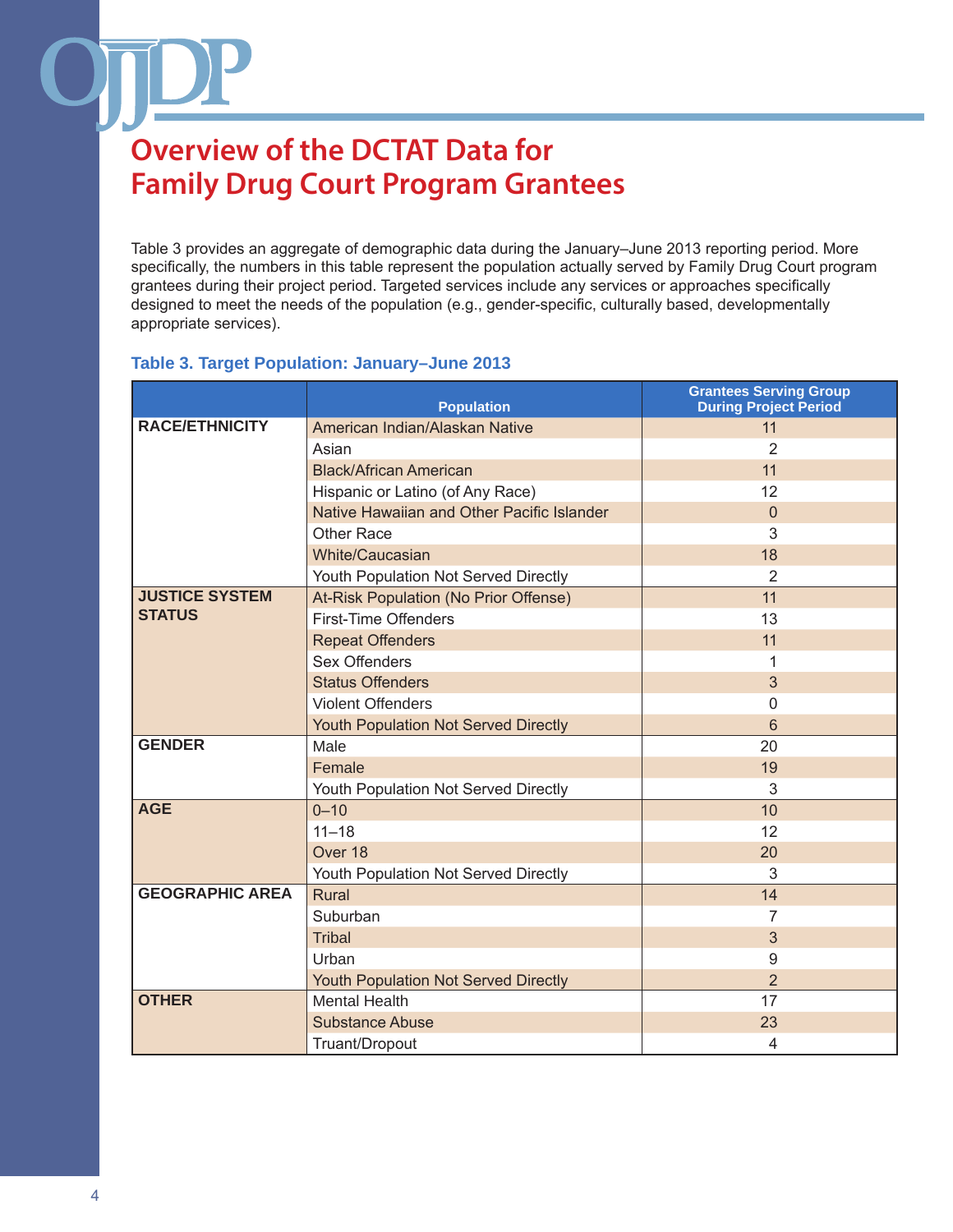### **2. Analysis of Core Measures**

Evidence-based programs and practices include program models that have been shown, through rigorous evaluation and replication, to be effective at preventing or reducing juvenile delinquency or related risk factors. Figure 2 shows that during January–June 2013, about 74 percent of grantees (*n* = 17) implemented \$7,993,644 in evidence-based programs and/or practices.

### **Figure 2. Percentage of Programs Implementing Evidence-Based Programs and/or Practices: January–June 2013**

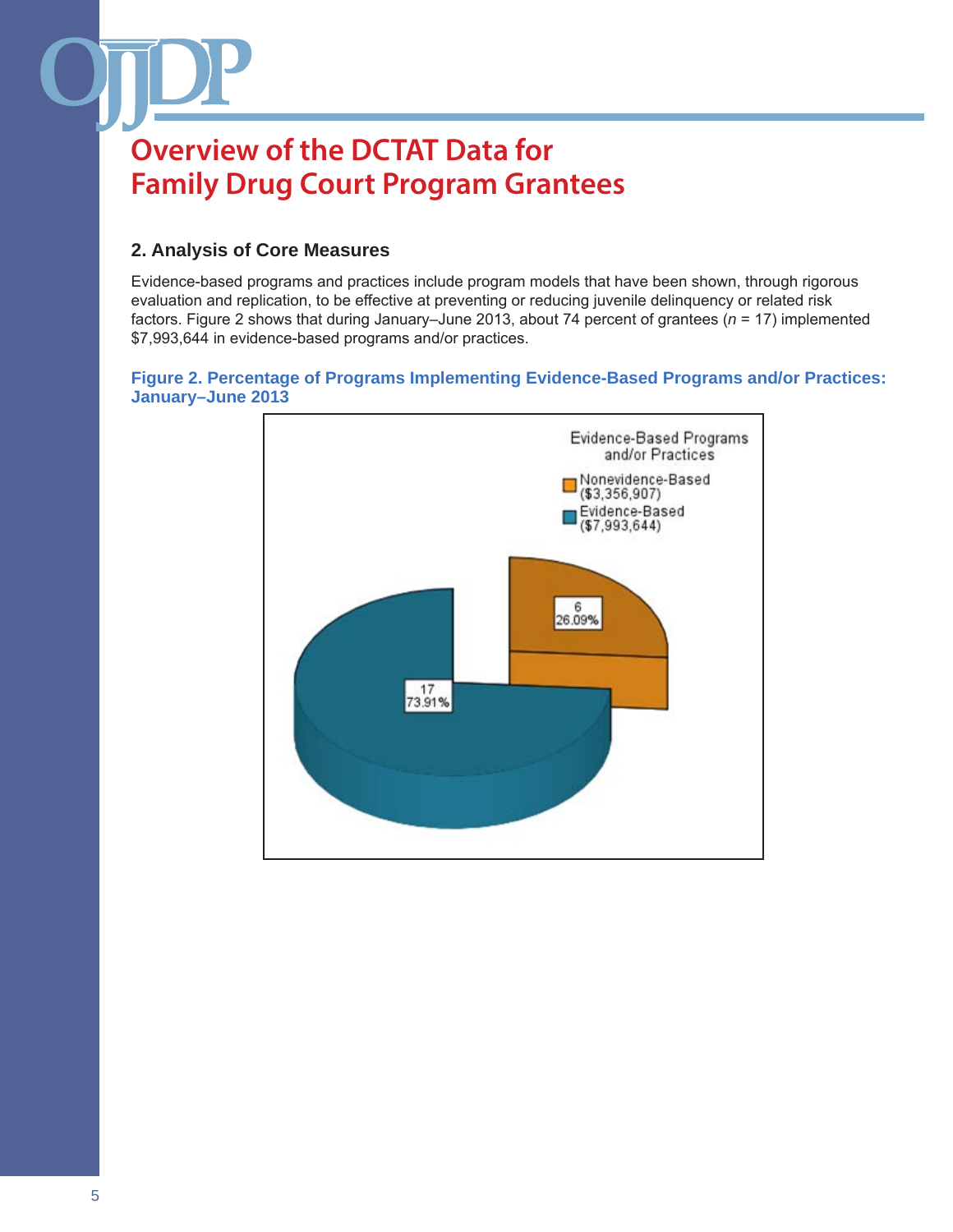In all, 399 parents or guardians were served by various programs funded by the Family Drug Court Program grant, along with 395 additional family members. Thirty-six percent of enrolled parents and guardians successfully exited the court having completed all requirements during the reporting period.

Data are collected to determine the number of parents or guardians who demonstrate a positive change for a targeted behavior in each reporting period. Target behaviors measure a positive change in behavior among program participants. Table 4 lists short-term percentages for the specified target behavior during January– June 2013. Seventy-three percent of parents or guardians served by the program exhibited a desired shortterm change in those target behaviors that were tracked during the reporting period.

### **Table 4. Short-term Performance Data on Target Behaviors (Tracked for Parents/Guardians): January–June 2013**

| <b>Target Behavior</b>      | <b>Parents/Guardians</b><br><b>Receiving Services</b><br>for Target Behavior | <b>Parents/Guardians</b><br>with Noted<br><b>Behavioral Change</b> | <b>Percent of Parents/</b><br><b>Guardians with Noted</b><br><b>Behavioral Change</b> |
|-----------------------------|------------------------------------------------------------------------------|--------------------------------------------------------------------|---------------------------------------------------------------------------------------|
| Substance Use               | 404                                                                          | 304                                                                | 75                                                                                    |
| <b>Social Competence</b>    | 38                                                                           | 15                                                                 | 39                                                                                    |
| <b>Job Skills</b>           | 25                                                                           | 25                                                                 | 100                                                                                   |
| <b>Employment Status</b>    | 50                                                                           | 27                                                                 | 54                                                                                    |
| <b>Family Relationships</b> | 38                                                                           | 34                                                                 | 89                                                                                    |
| <b>Total</b>                | 555                                                                          | 405                                                                | 73                                                                                    |

Since this is the third reporting period for which data have been reported, there were too few data points to analyze. Long-term behavioral change data will be included in the next data memo.

The Family Drug Court program serves not only parents and family members, but also the children of the families involved in the court system. Table 5 provides performance data for children served by the Family Drug Court program during the reporting period. In January–June 2013, 274 children were placed in out-of-home care and 203 were in permanent placement. On average, children remain in out-of-home care for 177 days. A total of 77 children were reunited with their families after being removed from home and placed in temporary placement, while parental rights were terminated for 5 parents or guardians.

### **Table 5. Performance Measures Reflecting Children's Condition While Parents or Guardians Are Being Served by Family Drug Court Programs: January–June 2013**

| <b>Performance Measure</b>                                                                         | <b>Youth</b> | <b>Percent</b> |
|----------------------------------------------------------------------------------------------------|--------------|----------------|
| Number of children placed in out-of-home care                                                      | 274          | 43%            |
| Average length of stay for children in out-of-home care                                            | 177 days     | N/A            |
| Number of children reunited after being removed from<br>the home and placed in temporary placement | 77           | 37%            |
| Number of parents or guardians whose parental rights<br>were terminated                            | 5            | 2%             |
| Number of children in permanent placement                                                          | 203          | N/A            |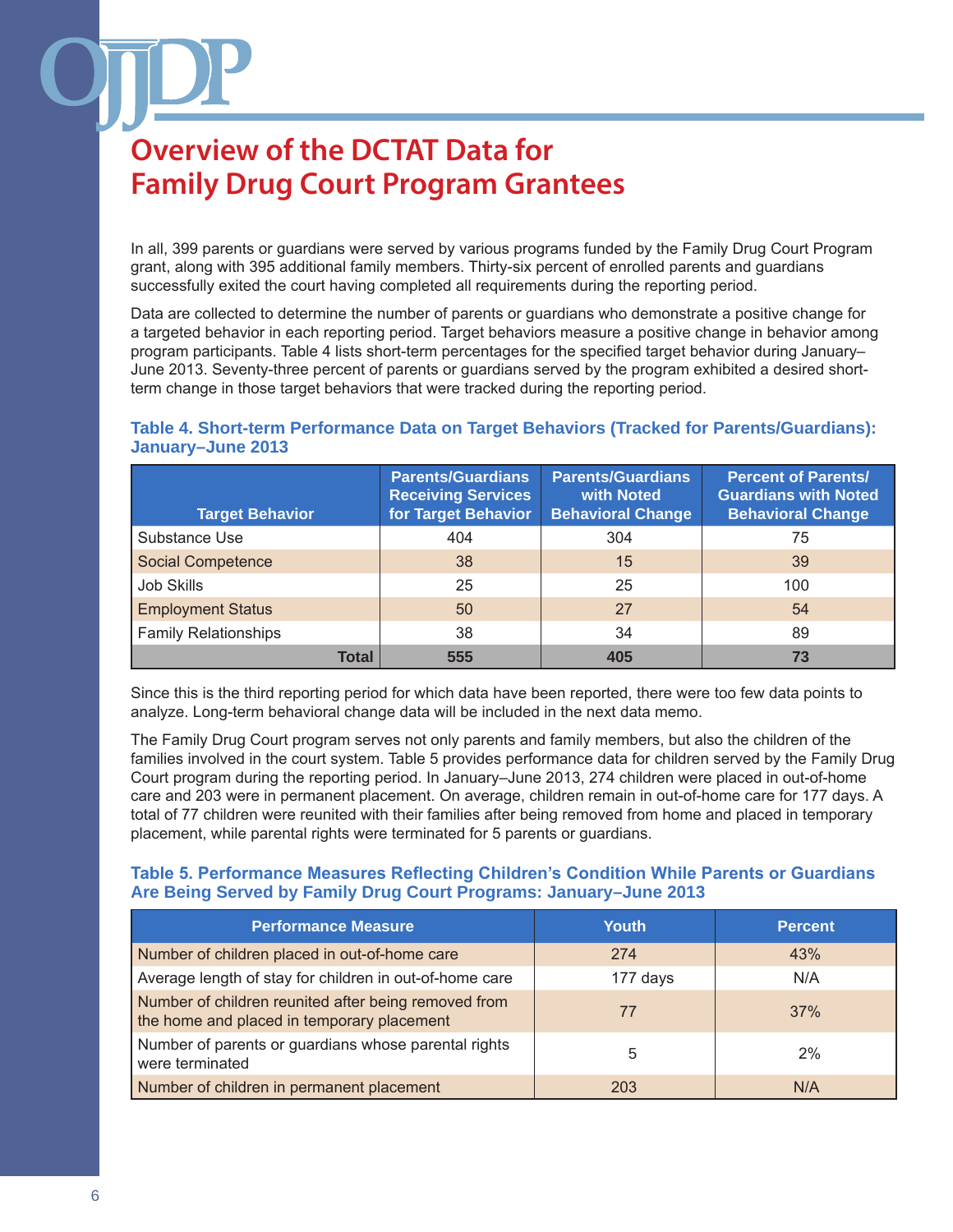A number of services are provided to parents or guardians served by the Family Drug Court Program, including substance use counseling/services, mental health services, housing services, and other types of services. In January–June 2013, 342 parents or guardians were enrolled in substance use counseling/services. Figure 3 illustrates the number of other programs in which parents or guardians enrolled. During the reporting period, the average length of program stay for enrolled parents or guardians was 221 days. Table 6 provides data that indicate the number of parents assessed as needing the specified services, and those that actually enrolled in the services provided.



#### **Figure 3. Parents or Guardians Enrolled in Provided Services: January–June 2013**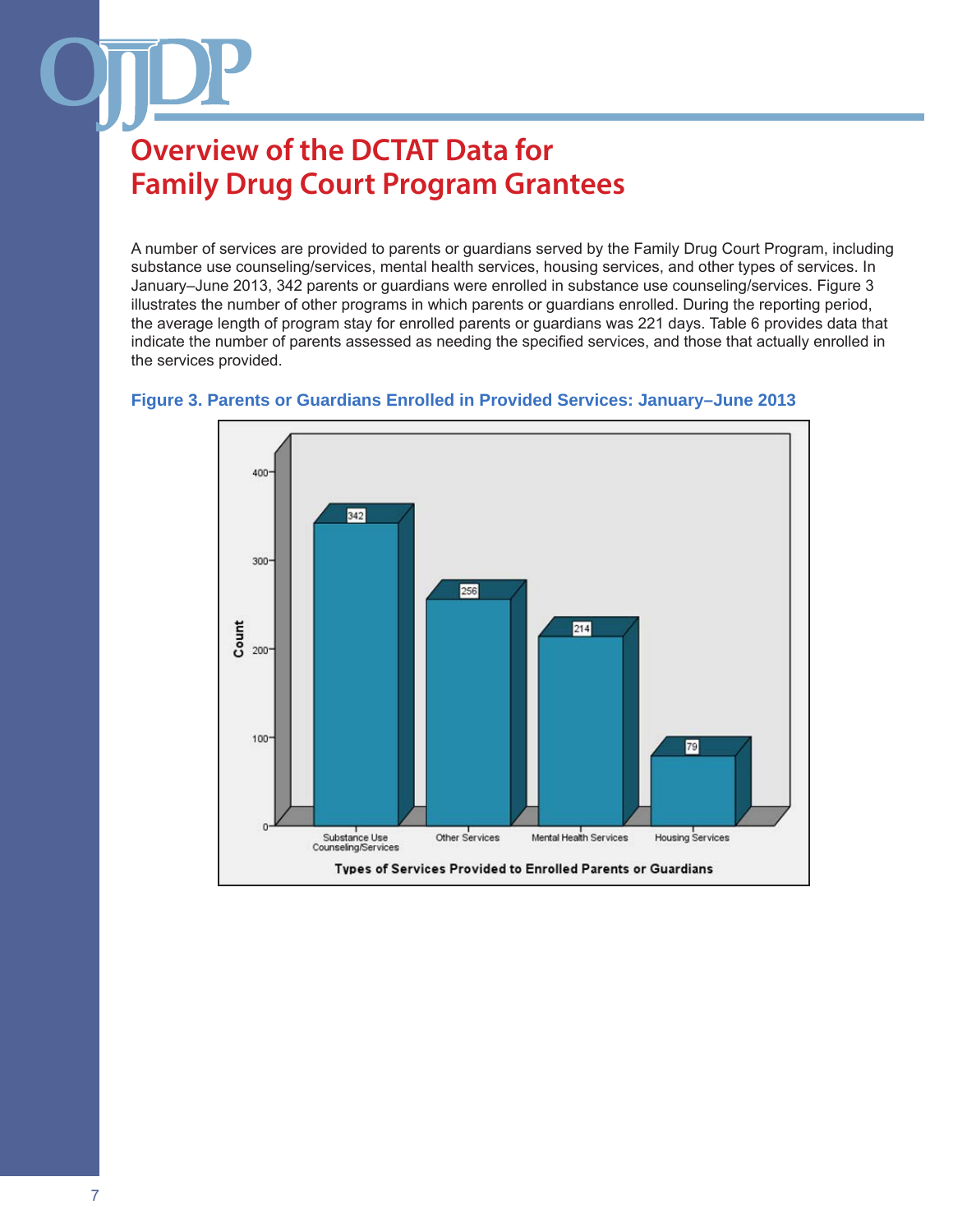### **Table 6. Services Provided to Enrolled Parents or Guardians: January–June 2013**

| <b>Services Provided to Enrolled Parents or Guardians</b>                                                                    |     |
|------------------------------------------------------------------------------------------------------------------------------|-----|
| Number of enrolled parents or guardians assessed as needing substance use<br>counseling/services during the reporting period | 342 |
| Number of enrolled parents or guardians enrolled in substance use counseling/<br>services during the reporting period        | 342 |
| Number of enrolled parents or guardians assessed as needing mental health services<br>during the reporting period            | 223 |
| Number of enrolled parents or guardians enrolled in mental health services during the<br>reporting period                    | 214 |
| Number of enrolled parents or guardians assessed as needing housing services during<br>the reporting period                  | 157 |
| Number of enrolled parents or guardians who successfully found housing during the<br>reporting period                        | 79  |
| Number of enrolled parents or guardians assessed as needing other services during<br>the reporting period                    | 243 |
| Number of enrolled parents or guardians enrolled in other services during the reporting<br>period                            | 256 |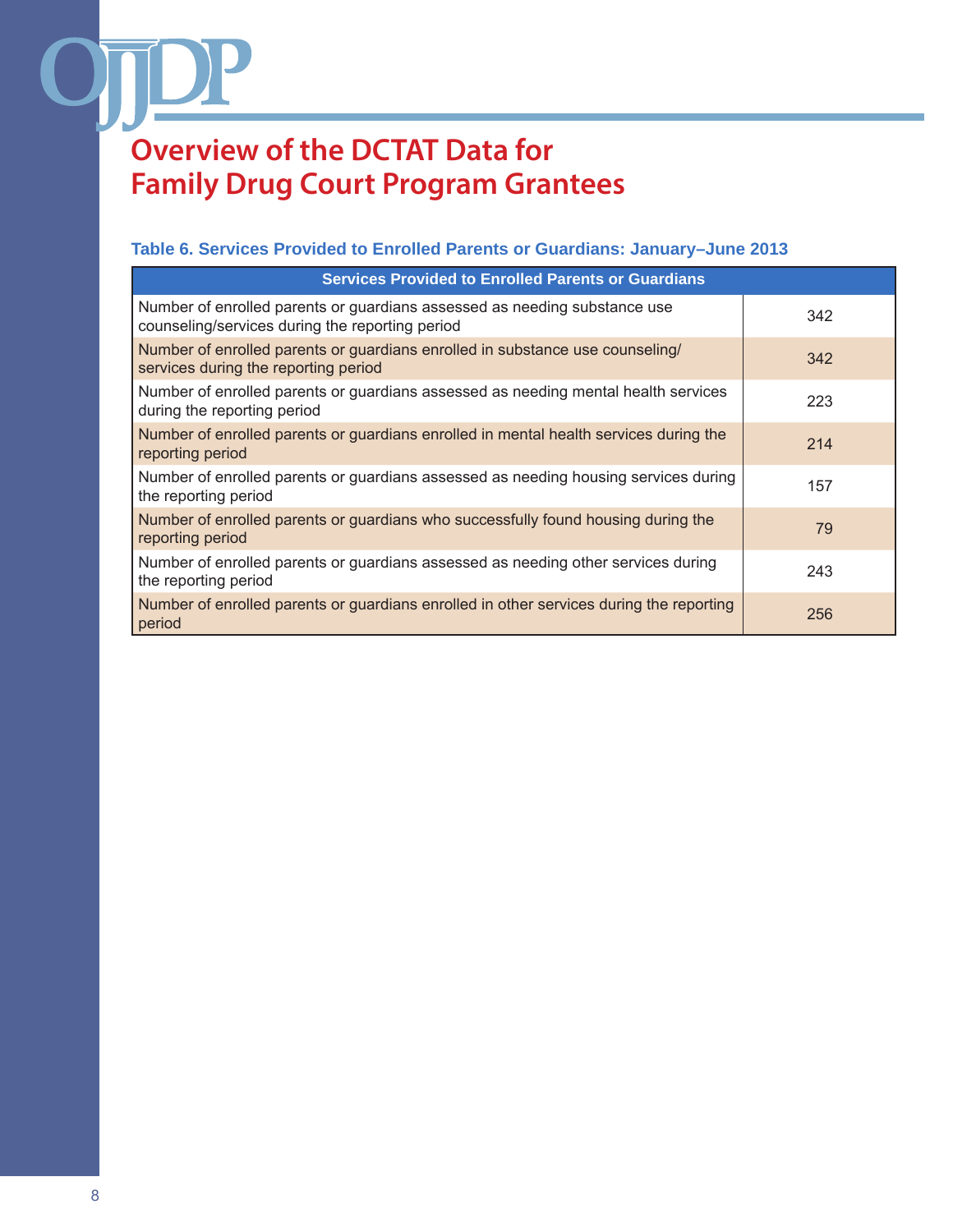A number of services are also provided to additional family members served by the Family Drug Court Program, including substance use counseling/services, mental health services, housing services, and other types of services. In January–June 2013, the largest number of additional family members were enrolled in other types of services (*n* = 171), followed by mental health services (*n* = 104). Figure 4 illustrates the number of other programs in which parents or guardians enrolled. Table 7 presents data that indicate the number of additional family members assessed as needing the specified services, and those that actually enrolled in the services provided.

## 200 171  $150 -$ Count 104 100  $50 11$ Other Services Mental Health Services Housing Services Substance Use<br>Counseling/Services Types of Services Provided to Additional Family Members

#### **Figure 4. Additional Family Members Enrolled in Provided Services: January–June 2013**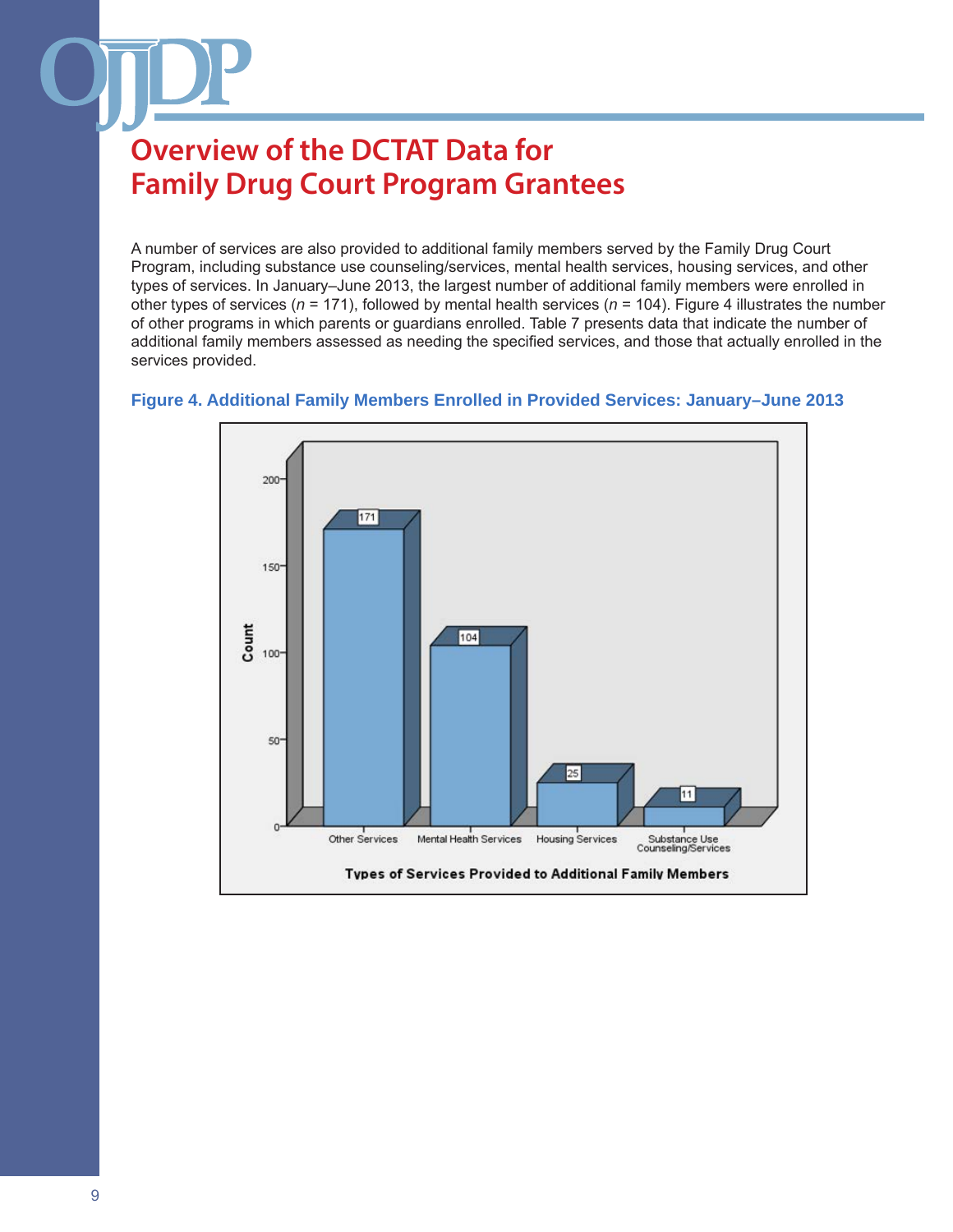### **Table 7. Services Provided to Additional Family Members: January–June 2013**

| <b>Services Provided to Additional Family Members</b>                                                                     |     |
|---------------------------------------------------------------------------------------------------------------------------|-----|
| Number of additional family members assessed as needing substance use counseling/<br>services during the reporting period | 12  |
| Number of additional family members enrolled in substance use counseling/services<br>during the reporting period          | 11  |
| Number of additional family members assessed as needing mental health services<br>during the reporting period             | 93  |
| Number of additional family members enrolled in mental health services during the<br>reporting period                     | 104 |
| Number of additional family members assessed as needing housing services during<br>the reporting period                   | 28  |
| Number of additional family members who successfully found housing during the<br>reporting period                         | 25  |
| Number of additional family members assessed as needing other services during the<br>reporting period                     | 165 |
| Number of additional family members enrolled in other services during the reporting<br>period                             | 171 |

Technical violation data were tracked and reported for parents or guardians enrolled in the program. As shown in Table 8, 299 parents or guardians were tracked for technical violations in January–June 2013. Of those, 148 had a technical violation, while 31 were arrested for a new technical violation.

### **Table 8. Technical Violation Measures: January–June 2013**

| <b>Performance Measure</b>                                                                                    | <b>Number</b>                 |
|---------------------------------------------------------------------------------------------------------------|-------------------------------|
| Number of enrolled parents or guardians arrested for a new technical violation<br>during the reporting period | 31                            |
| Number of enrolled parents or guardians with a technical violation during the<br>reporting period             | 148                           |
| Number of enrolled parents or guardians tracked for technical violations during<br>the reporting period       | 299                           |
| Percent of arrests for technical violations                                                                   | (31/299)<br>Percent = $10\%$  |
| Percent of technical violations                                                                               | (148/299)<br>Percent = $50\%$ |